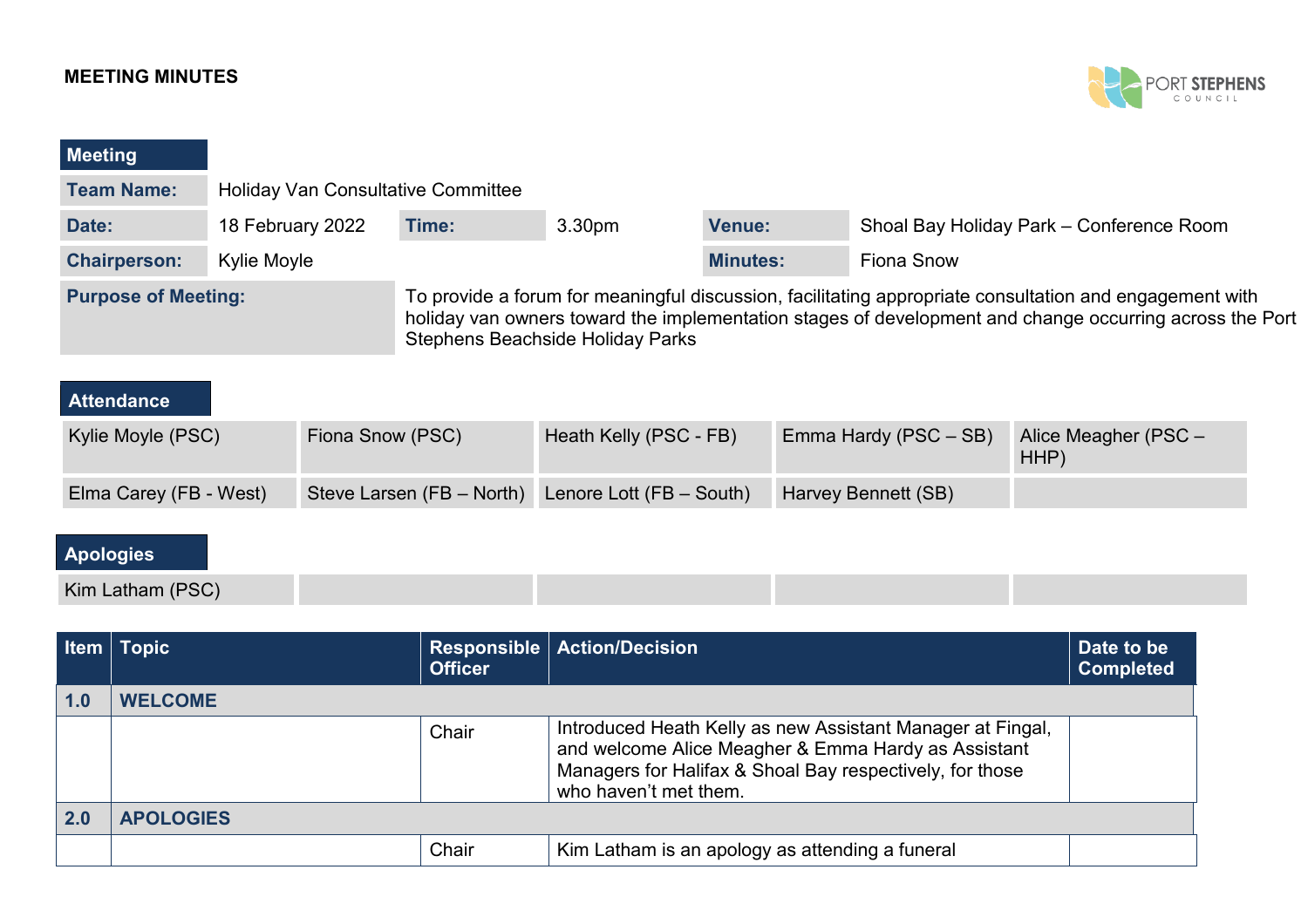| Item $ $ | <b>Topic</b>                           | <b>Responsible</b><br><b>Officer</b> | <b>Action/Decision</b>                                                                                                                                                                                                                                                                                                                                                                                                                                         | Date to be<br><b>Completed</b>   |
|----------|----------------------------------------|--------------------------------------|----------------------------------------------------------------------------------------------------------------------------------------------------------------------------------------------------------------------------------------------------------------------------------------------------------------------------------------------------------------------------------------------------------------------------------------------------------------|----------------------------------|
| 3.0      | <b>MINUTES AND OUTSTANDING ACTIONS</b> |                                      |                                                                                                                                                                                                                                                                                                                                                                                                                                                                |                                  |
| 3.1      | Minutes of last meeting held           | Chair                                | Minutes of last meeting endorsed by Harvey Bennett                                                                                                                                                                                                                                                                                                                                                                                                             |                                  |
| 3.2      | <b>Outstanding Actions from 21</b>     | Chair                                | HHP:                                                                                                                                                                                                                                                                                                                                                                                                                                                           | Completed                        |
|          | February 2021                          |                                      | Marine Rescue Hill trees - dead wooding/removal                                                                                                                                                                                                                                                                                                                                                                                                                |                                  |
|          |                                        |                                      | This has been completed                                                                                                                                                                                                                                                                                                                                                                                                                                        |                                  |
|          |                                        |                                      | FBHP:                                                                                                                                                                                                                                                                                                                                                                                                                                                          |                                  |
|          |                                        |                                      | Painted signs at Gooyah St amenities                                                                                                                                                                                                                                                                                                                                                                                                                           |                                  |
|          |                                        |                                      | Signs have been painted on pathways leading to amenity<br>block. Same signs will also be painted on paths leading to<br>new Orana Street block.                                                                                                                                                                                                                                                                                                                |                                  |
| 4.0      | <b>ADMINISTRATION</b>                  |                                      |                                                                                                                                                                                                                                                                                                                                                                                                                                                                |                                  |
| 4.1      | HVCC Ballot 2021/22 results            | Fiona                                | <b>FB West &amp; North:</b>                                                                                                                                                                                                                                                                                                                                                                                                                                    | Completed                        |
|          |                                        |                                      | The only nominees were the standing reps for each precinct<br>therefore they retain position for a further 2 year term.<br>Congratulations to Elma Carey & Steven Larsen.                                                                                                                                                                                                                                                                                      |                                  |
|          |                                        |                                      | Halifax:                                                                                                                                                                                                                                                                                                                                                                                                                                                       |                                  |
|          |                                        |                                      | We were unsuccessful in obtaining a representative for<br>Halifax, as Debbie Byers decided not to nominate again.<br>She did send a letter outlining her reasons, and gave<br>permission for the letter to be read out at the meeting to the<br>other representatives.                                                                                                                                                                                         |                                  |
| 4.2      | HV Sales Period 2022                   | Fiona                                | The 2022 Sales Period Key Dates hand out was distributed<br>to all attendees for their information. Sales period is<br>proposed to commence Monday 28 March 2022. After much<br>discussion, we have sought approval to trial foregoing a<br>limited sales period and allow van sales at any time for the<br>remainder of 2022. However we do reserve the right to<br>review this process at any if we feel it necessary, and Peak<br>periods will be excluded. | Commencing<br>March -<br>ongoing |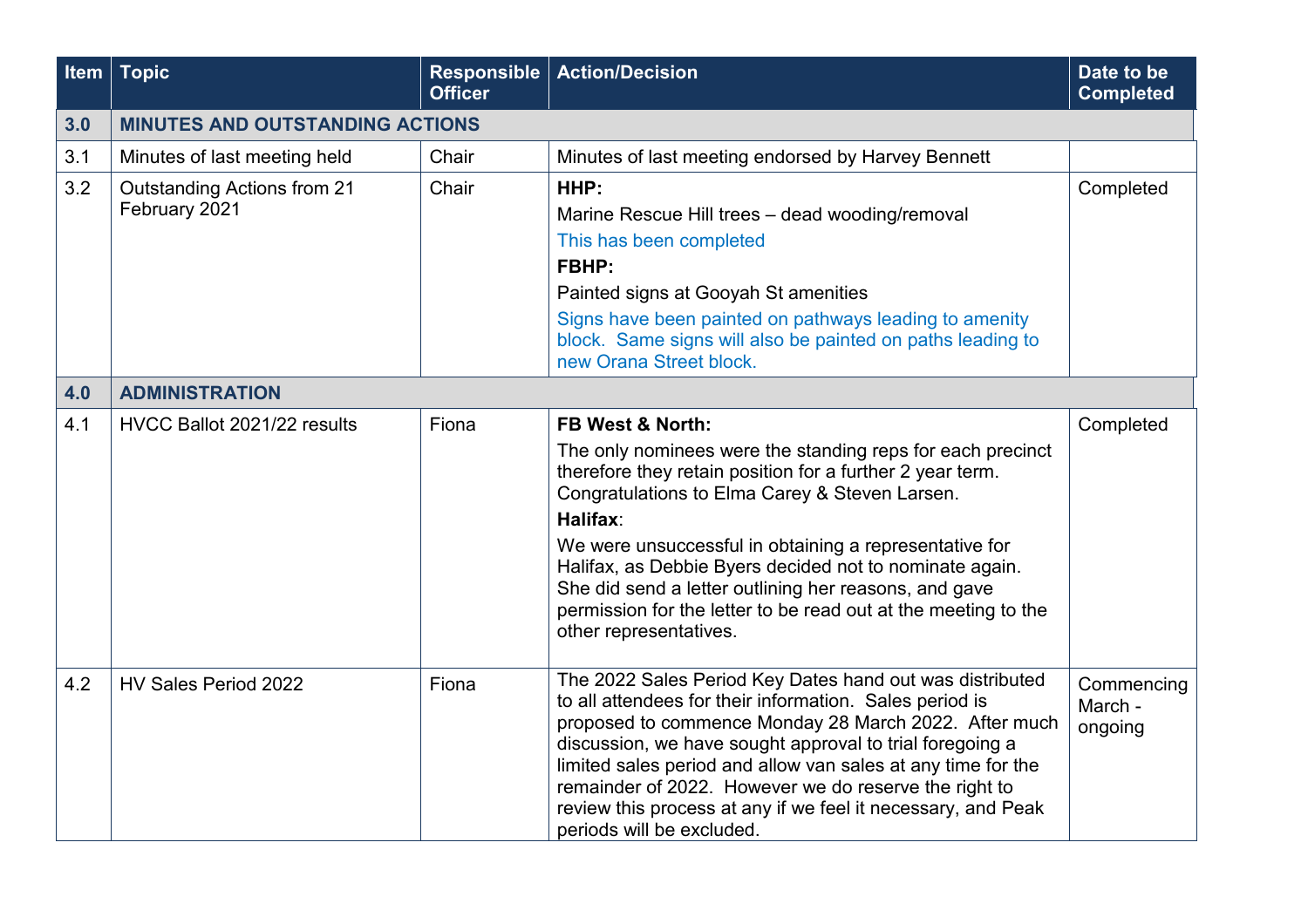| <b>Item</b> | <b>Topic</b>                      | <b>Responsible</b><br><b>Officer</b> | <b>Action/Decision</b>                                                                                                                                                                                                                                                                                                                                                                                                                                                                                                                                                                                                                                                                                                                                                                                                                                                                | Date to be<br><b>Completed</b> |
|-------------|-----------------------------------|--------------------------------------|---------------------------------------------------------------------------------------------------------------------------------------------------------------------------------------------------------------------------------------------------------------------------------------------------------------------------------------------------------------------------------------------------------------------------------------------------------------------------------------------------------------------------------------------------------------------------------------------------------------------------------------------------------------------------------------------------------------------------------------------------------------------------------------------------------------------------------------------------------------------------------------|--------------------------------|
|             |                                   |                                      | <b>HVO Q: Please clarify how the Occupancy Agreements will</b><br>work if sale occurs after 1 July, and what if site is due for<br>development?<br>PSC A: At any time, when sales occur, the buyer is advised<br>they will take over the remainder of the existing Occupancy<br>Agreement (for however many months are left till 30 June)<br>and will then be offered a new Occupancy Agreement in<br>May/June for the next FY. Creating new Occupancy<br>Agreements is not as convoluted as it used to be, however<br>Sales Admin fee covers time taken for the whole process.<br>If any Holiday Van sites are due for redevelopment within the<br>next full term of occupancy, the seller will be notified that<br>they would not be permitted to sell.<br>Monthly Site Occupation fees have been reviewed taking                                                                   |                                |
| 4.3         | <b>Occupancy Site Fees Review</b> | Kylie                                | into consideration CPI, operating costs & in particular recent<br>market comparisons. A Fee Increase is proposed, and is<br>currently with council for review. Official notification of the<br>increase will be sent via email to every van owner in due<br>course, once approval is granted.<br>We anticipate this to be mid-March.<br><b>HVO Q:</b> Will PSC be offering a rebate of site fees for the 3<br>months that the Park was closed last year?<br><b>PSC A:</b> As was the answer to this same question after the<br>last lockdown, there will be no rebate on site fees.<br>Information: Parks were closed from 5pm on Thursday 5<br>August 2021 and reopened on Monday 11 October 2021<br>totalling 66 days of closure.<br>Therefore, 299 days of the year (1 July 2021 to 30 June<br>2022 = 365 days) are still available for HVOs to use their 180<br>permitted nights. | <b>March 2022</b>              |
| 4.4         | Allocated vehicle spaces          | Harvey<br><b>Bennett</b>             | Harvey requested information regarding the removal of<br>second boom gate PINS from some HV sites at Shoal Bay:<br>Q1. Why this has been implemented<br>$A$ – Historically, it was originally a space for a 'car' and a space for<br>an 'accessory', however over time, previous management have                                                                                                                                                                                                                                                                                                                                                                                                                                                                                                                                                                                      |                                |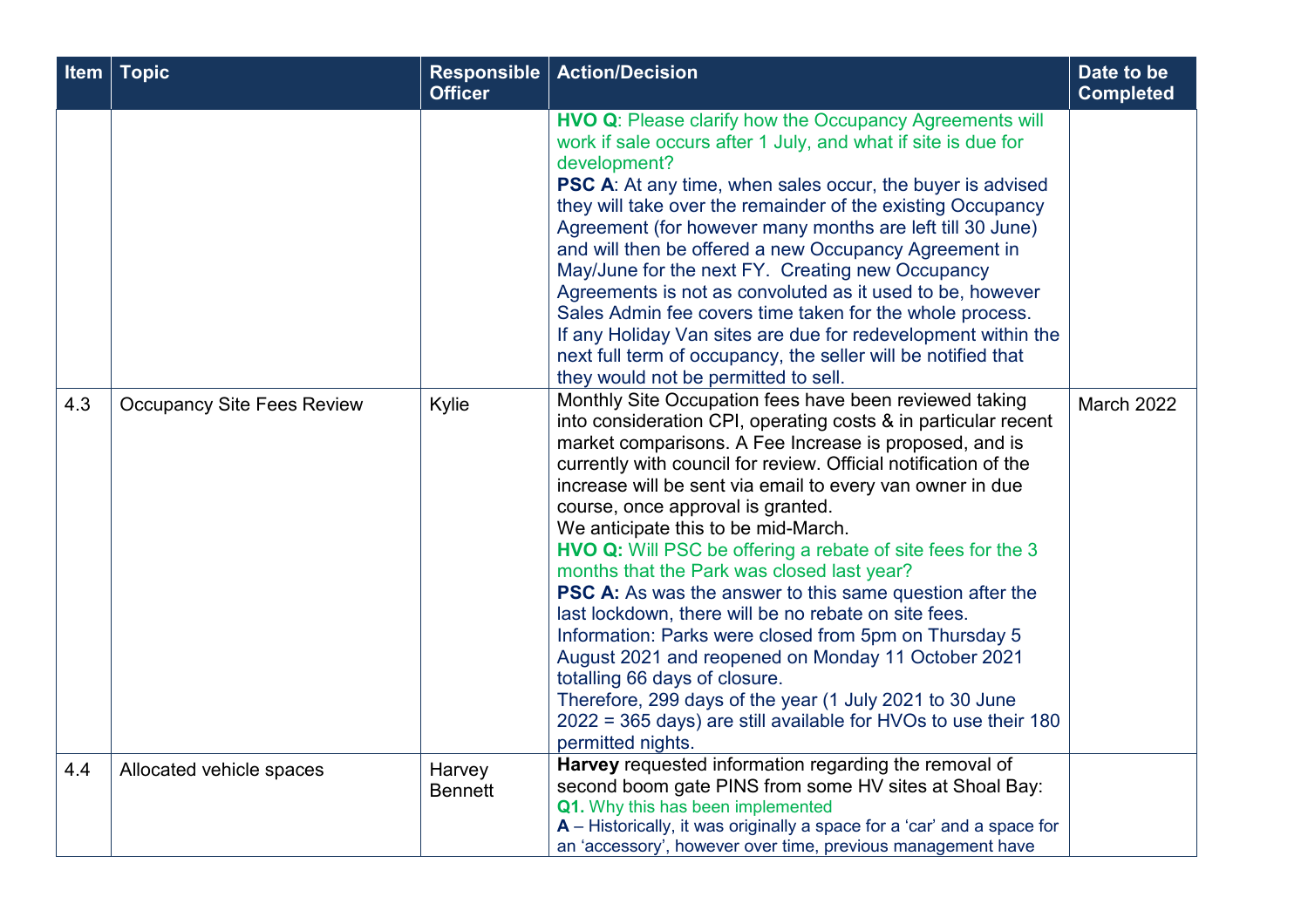| Date to be<br><b>Completed</b> | <b>Action/Decision</b>                                                                                                                                                                                                                                                                                                                                                                                                                                                                                                                                                                                                                                                                                                                                                                                                                                                                                                                                                                                                                                                                                                                                                                                                                                                                                                                                                                                                                                                                                                                                                                                                                                                                                                                                                                                                                                                                                                                                                                                                                                                                                                                                                                                                                                                                                                                                                                      | <b>Responsible</b><br><b>Officer</b> | <b>Topic</b> | Item |
|--------------------------------|---------------------------------------------------------------------------------------------------------------------------------------------------------------------------------------------------------------------------------------------------------------------------------------------------------------------------------------------------------------------------------------------------------------------------------------------------------------------------------------------------------------------------------------------------------------------------------------------------------------------------------------------------------------------------------------------------------------------------------------------------------------------------------------------------------------------------------------------------------------------------------------------------------------------------------------------------------------------------------------------------------------------------------------------------------------------------------------------------------------------------------------------------------------------------------------------------------------------------------------------------------------------------------------------------------------------------------------------------------------------------------------------------------------------------------------------------------------------------------------------------------------------------------------------------------------------------------------------------------------------------------------------------------------------------------------------------------------------------------------------------------------------------------------------------------------------------------------------------------------------------------------------------------------------------------------------------------------------------------------------------------------------------------------------------------------------------------------------------------------------------------------------------------------------------------------------------------------------------------------------------------------------------------------------------------------------------------------------------------------------------------------------|--------------------------------------|--------------|------|
|                                | added the second boom gate PIN so the 'accessory' could be a<br>second car. Park Management have identified that for some sites<br>it is a compliance issue requiring rectification to bring allocated<br>parking spaces back in line with regulations. Van owners have<br>been advised of this impending compliance rectification from the<br>2017/2018 Occupancy Agreement accompanying letter, and has<br>been noted on every Occupancy Agreement since. We are<br>obligated to provide only one parking space per site according to<br>legislation/regulations, however where a site has sufficient room<br>for 2 spaces under the current measurements (5.5m x 2.4m) we<br>will allow for 2 vehicles and 2 boom gate PINS.<br>Q2. Why it was implemented at Shoal Bay when it hasn't been<br>completely rolled out at the other Parks,<br>A: Halifax had it done first with the Site Inspections, then Shoal<br>Bay and Fingal is in the process of being completed – anticipated<br>to be by 30 June. Unfortunately, Fingal's Inspections are taking a<br>lot longer than anyone of us ever expected.<br>Q3. Why are HV owners being managed in this way when tourist<br>sites are not managed when multiple vehicles and/or trailers are<br>on site parked unsafely (and so many other rules are ignored),<br>A: Please be assured that tourists are only permitted one vehicle.<br>We are aware that other vehicles are brought in without<br>permission, by tourists and van owners alike. Whilst we do<br>address this on a regular basis, it is a hard (and reoccurring) issue<br>to keep on top of particularly in Peak.<br>Q4. Can the second access code please be reinstated? If it's<br>deemed not safe during peak times to have additional vehicles on<br>site, can they please be reinstated for non-peak times when the<br>Park is as busy.<br>A: Second PINs will not be reinstated. However, if park<br>management offers a temporary code in low season on request,<br>this is up to the park to manage. Unfortunately, this has at times,<br>been abused which is why a blanket rule of no temporary codes<br>was implemented. We will, however, assess each request on a<br>case by case basis, and van owners have to understand and<br>respect the decision made on each request that it may be<br>permitted on one occasion but not on another. It is, however, |                                      |              |      |
|                                | totally at Park Managements discretion.                                                                                                                                                                                                                                                                                                                                                                                                                                                                                                                                                                                                                                                                                                                                                                                                                                                                                                                                                                                                                                                                                                                                                                                                                                                                                                                                                                                                                                                                                                                                                                                                                                                                                                                                                                                                                                                                                                                                                                                                                                                                                                                                                                                                                                                                                                                                                     |                                      |              |      |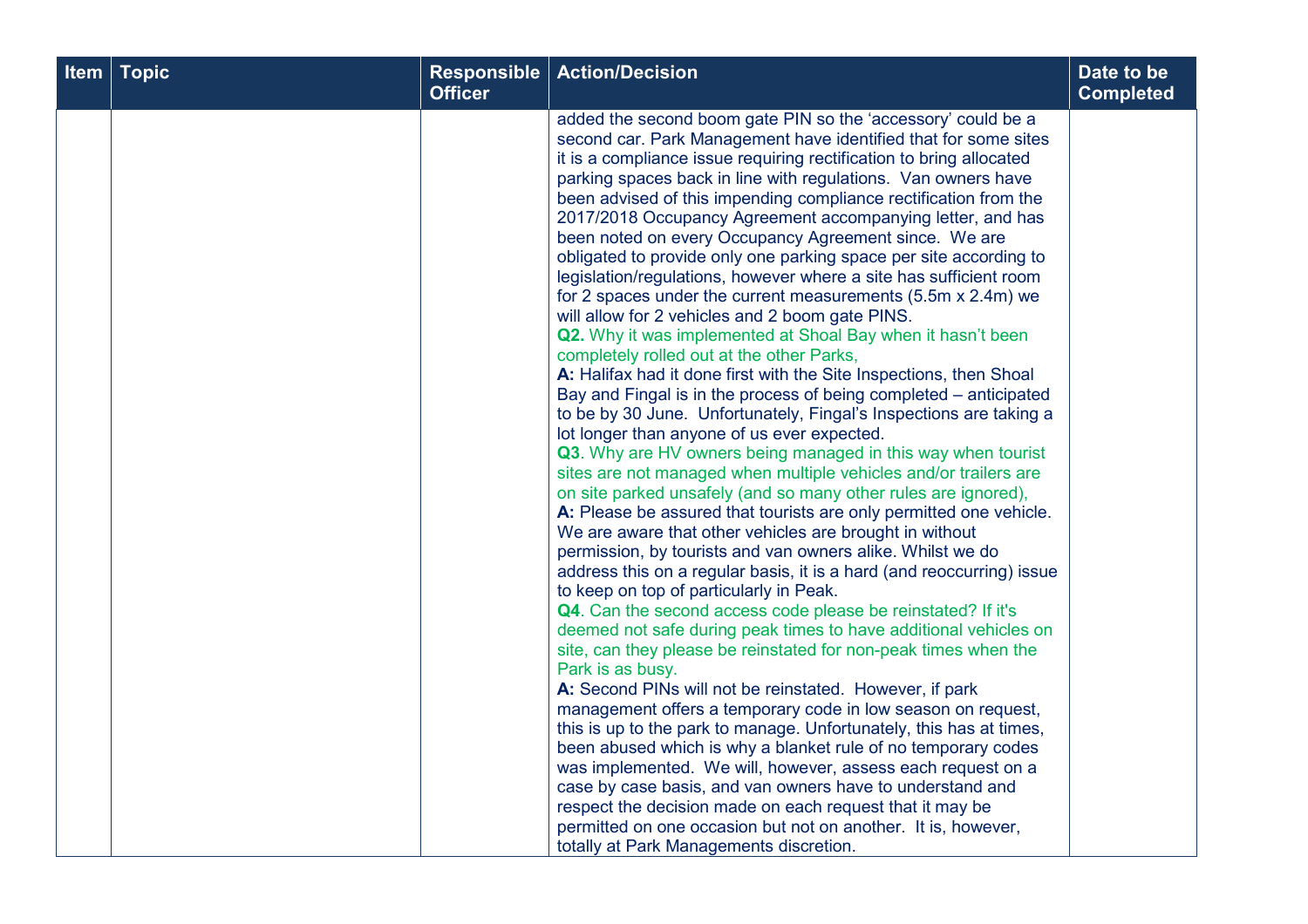| <b>Item</b> | Topic」                                         | Responsible<br><b>Officer</b> | <b>Action/Decision</b>                                                                                                                                                                                                                                                                                                                                                                                                                                                                                                                                                                                                                     | Date to be<br><b>Completed</b> |
|-------------|------------------------------------------------|-------------------------------|--------------------------------------------------------------------------------------------------------------------------------------------------------------------------------------------------------------------------------------------------------------------------------------------------------------------------------------------------------------------------------------------------------------------------------------------------------------------------------------------------------------------------------------------------------------------------------------------------------------------------------------------|--------------------------------|
|             |                                                |                               |                                                                                                                                                                                                                                                                                                                                                                                                                                                                                                                                                                                                                                            |                                |
| 4.5         | Items to be added to next<br><b>Newsletter</b> | Fiona                         | Please submit item requests prior to the end the first week of<br>next month: Friday 4 March 2022                                                                                                                                                                                                                                                                                                                                                                                                                                                                                                                                          |                                |
| 5.0         | <b>RISK</b>                                    |                               |                                                                                                                                                                                                                                                                                                                                                                                                                                                                                                                                                                                                                                            |                                |
| 5.1         |                                                |                               |                                                                                                                                                                                                                                                                                                                                                                                                                                                                                                                                                                                                                                            |                                |
| 6.0         | <b>HOLIDAY PARKS</b>                           |                               |                                                                                                                                                                                                                                                                                                                                                                                                                                                                                                                                                                                                                                            |                                |
| 6.1         | Operational Issues of a collective<br>nature   | Kylie                         | Operational issues can be tabled in this forum, providing<br>they are of a collective nature, and potentially beneficial to all<br>parks. All operational issues should be brought to the<br>attention of the respective assistant manager in the first<br>instance, and only progressed to this forum if issue cannot<br>be rectified. Any HVO can make an appointment to see the<br>Assistant manager at a time convenient to both parties.<br>HVO Q: will all operational issues that were taken directly to<br>and rectified by Park management by summarized at HVCC<br>meetings?<br><b>PSC A:</b> No need to if issues are resolved. |                                |
| 7.0         | <b>OTHER MATTERS</b>                           |                               |                                                                                                                                                                                                                                                                                                                                                                                                                                                                                                                                                                                                                                            |                                |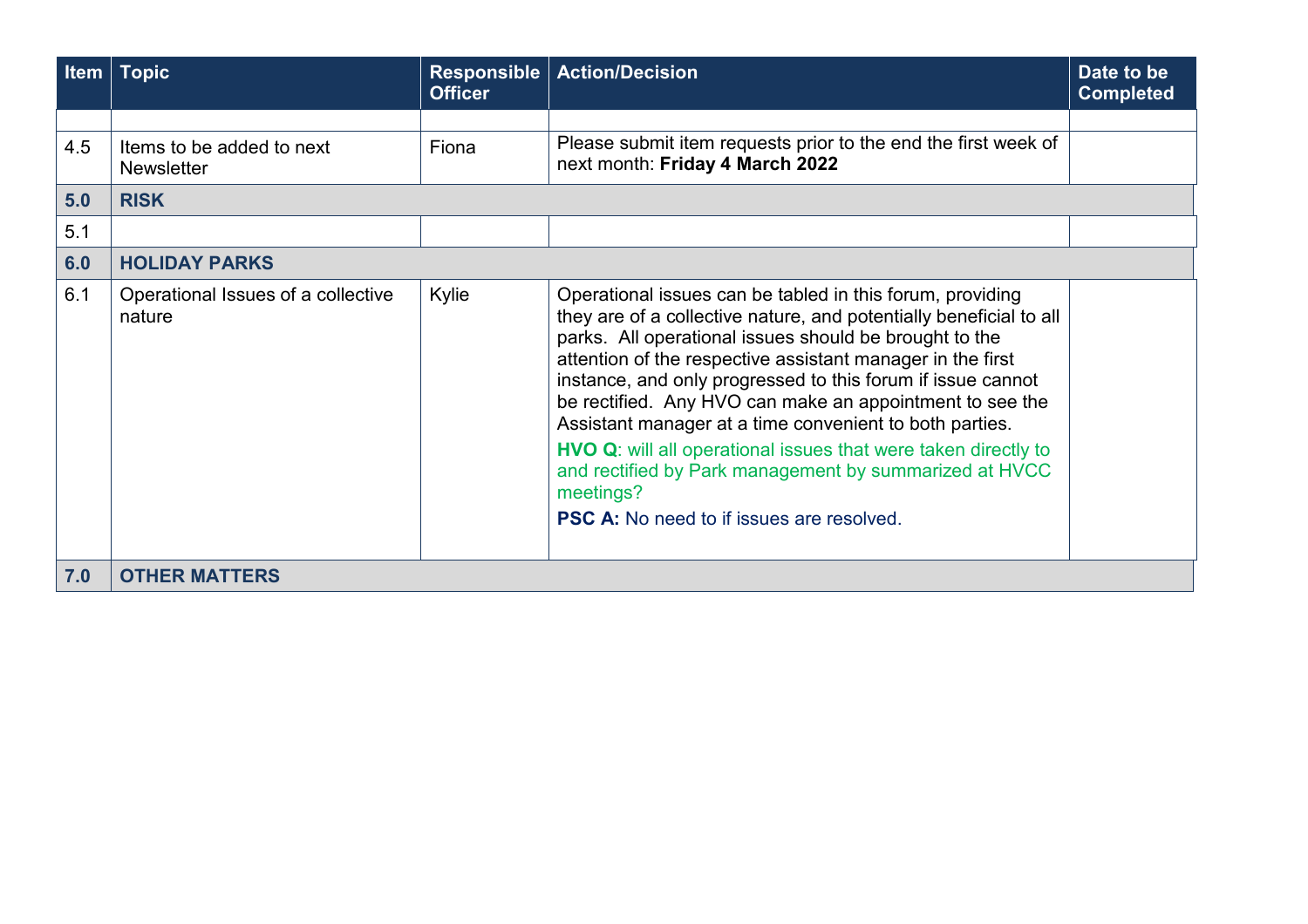| Item | Topic              | Responsible<br><b>Officer</b> | <b>Action/Decision</b>                                                                                                                                                                                                                                                                                                                                                 | Date to be<br><b>Completed</b> |
|------|--------------------|-------------------------------|------------------------------------------------------------------------------------------------------------------------------------------------------------------------------------------------------------------------------------------------------------------------------------------------------------------------------------------------------------------------|--------------------------------|
| 7.1  | General discussion |                               | <b>HVO Q:</b> How have PSC deemed current Security detail as<br>sufficient? Risk Assessments process? Rarely saw security the<br>whole holidays. Do the parks have COVID Safe Plans?                                                                                                                                                                                   |                                |
|      |                    |                               | <b>PSC A:</b> Kylie explained that many factors are considered<br>throughout the whole process. A new company is on board this<br>Peak season, with a detailed brief of what was expected from<br>them at each property. Advised to drive / walk around, as well as<br>lock up communal facilities at specific times. Staff gave daily<br>target areas when necessary. |                                |
|      |                    |                               | All calls to the afterhour's service are logged with reports given to<br>each property daily.                                                                                                                                                                                                                                                                          |                                |
|      |                    |                               | Thefts were down, incident reports down. Calls to afterhours<br>down.                                                                                                                                                                                                                                                                                                  |                                |
|      |                    |                               | All businesses are required by law to have COVID Safe Plans in<br>place in order to operate. We have had one in place for each<br>property which have been update accordingly as and when<br>required. Action plans would be implemented if the need arose.                                                                                                            |                                |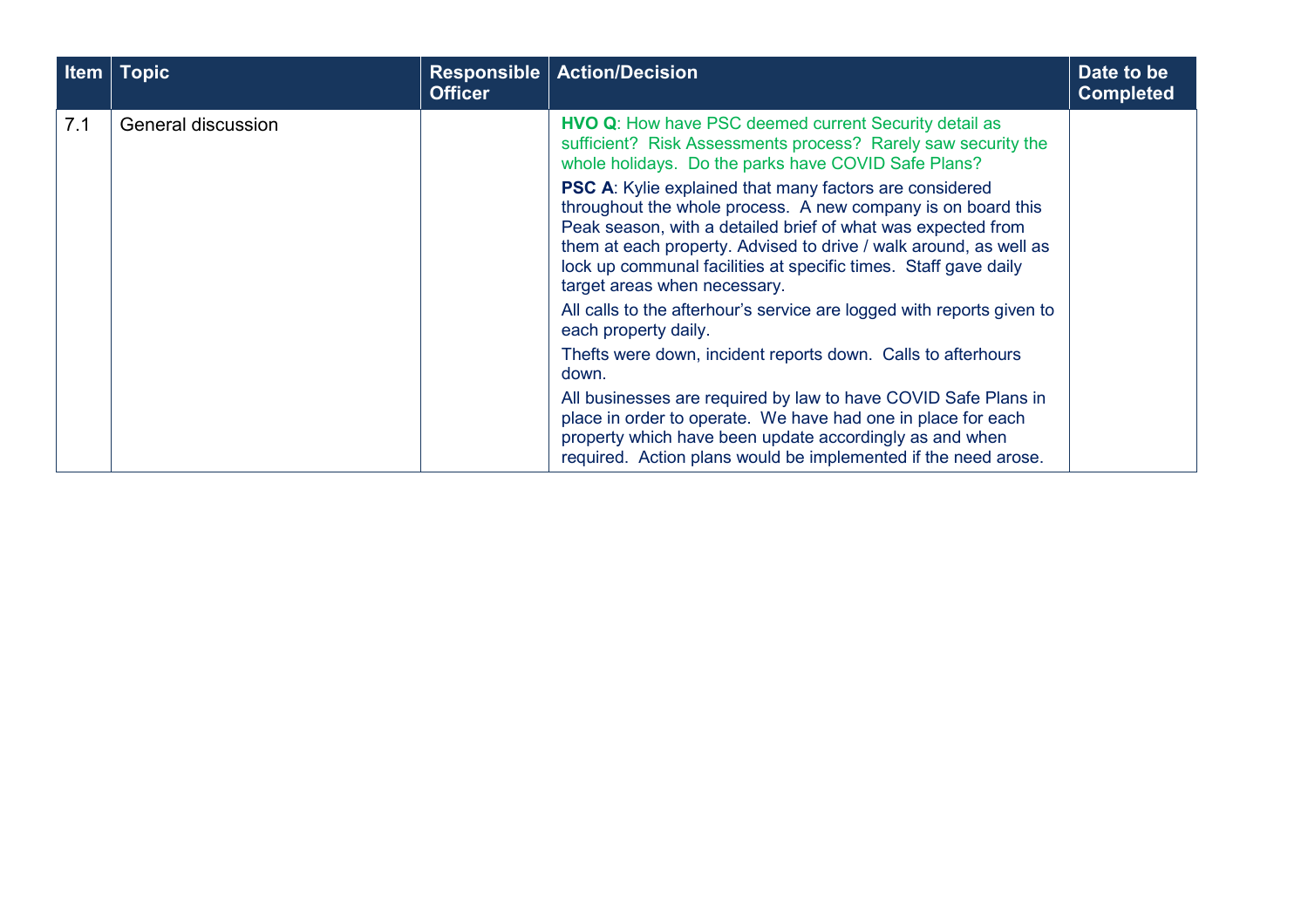| Item | <b>Topic</b>                       | <b>Responsible</b><br><b>Officer</b> | <b>Action/Decision</b>                                                                                                                                                                                                                                                                                                                                                                                                                                                                                                       | Date to be<br><b>Completed</b> |
|------|------------------------------------|--------------------------------------|------------------------------------------------------------------------------------------------------------------------------------------------------------------------------------------------------------------------------------------------------------------------------------------------------------------------------------------------------------------------------------------------------------------------------------------------------------------------------------------------------------------------------|--------------------------------|
| 7.2  | Denied Agenda Item requests        |                                      | Lenore: Re Orana Street amenity block - Requested doors be<br>propped open to allow better ventilation & minimise touching<br>surfaces, more hooks on shower doors, better signage within new<br>block for directions to Men's / Ladies sides.<br><b>PSC:</b> deemed as operational for Fingal. Fingal staff to organise<br>rectification.<br><b>Steven: Re: Examples of Risk Assessments for past projects to</b>                                                                                                           |                                |
|      |                                    |                                      | show how PSC minimise safety risks, explaining to HVOs there is<br>a process in place that we follow.                                                                                                                                                                                                                                                                                                                                                                                                                        |                                |
|      |                                    |                                      | <b>PSC:</b> Kim Latham followed up directly with Steven. Risk<br>Assessments are not for Public viewing. Any documentation<br>available for public viewing can be found on the PSC website -<br>Risk Management Policy sent. We are not obliged to make any<br>internal documents available. As Local Government we have<br>processes to follow, and Project Managers have been employed<br>at cost to ensure all required assessments, safety processes, and<br>so forth are completed prior to and throughout the project. |                                |
|      |                                    |                                      | PSC has a process to follow if member of the Public wish to<br>request access to such internal documentation.                                                                                                                                                                                                                                                                                                                                                                                                                |                                |
|      |                                    |                                      | HVO Q: How do we know what is classed as operational / what<br>will be accepted as an agenda item? What process will be<br>undertaken to vet the agenda requests?                                                                                                                                                                                                                                                                                                                                                            |                                |
|      |                                    |                                      | <b>PSC A:</b> Submit your request by email, and it will be discussed by<br>PSC management, and denied / approved if deemed appropriate.<br>Please ensure sufficient detail is provided regarding the request,<br>so issue/request can be investigated. Depending on the nature of<br>the issue/request, and time required to investigate properly, we<br>will endeavour to provide an adequate response at the meeting.                                                                                                      |                                |
| 7.3  | <b>Next Scheduled Meeting Date</b> | Chair                                | • 20 May 2022 @ 3.30pm                                                                                                                                                                                                                                                                                                                                                                                                                                                                                                       |                                |

| MEETING CLOSED AT 4.45pm |             |       |                    |               |                                          |
|--------------------------|-------------|-------|--------------------|---------------|------------------------------------------|
| <b>NEXT MEETING</b>      |             |       |                    |               |                                          |
| Date:                    | 20 May 2022 | Time: | 3.30 <sub>pm</sub> | <b>Venue:</b> | Shoal Bay Holiday Park (Conference Room) |